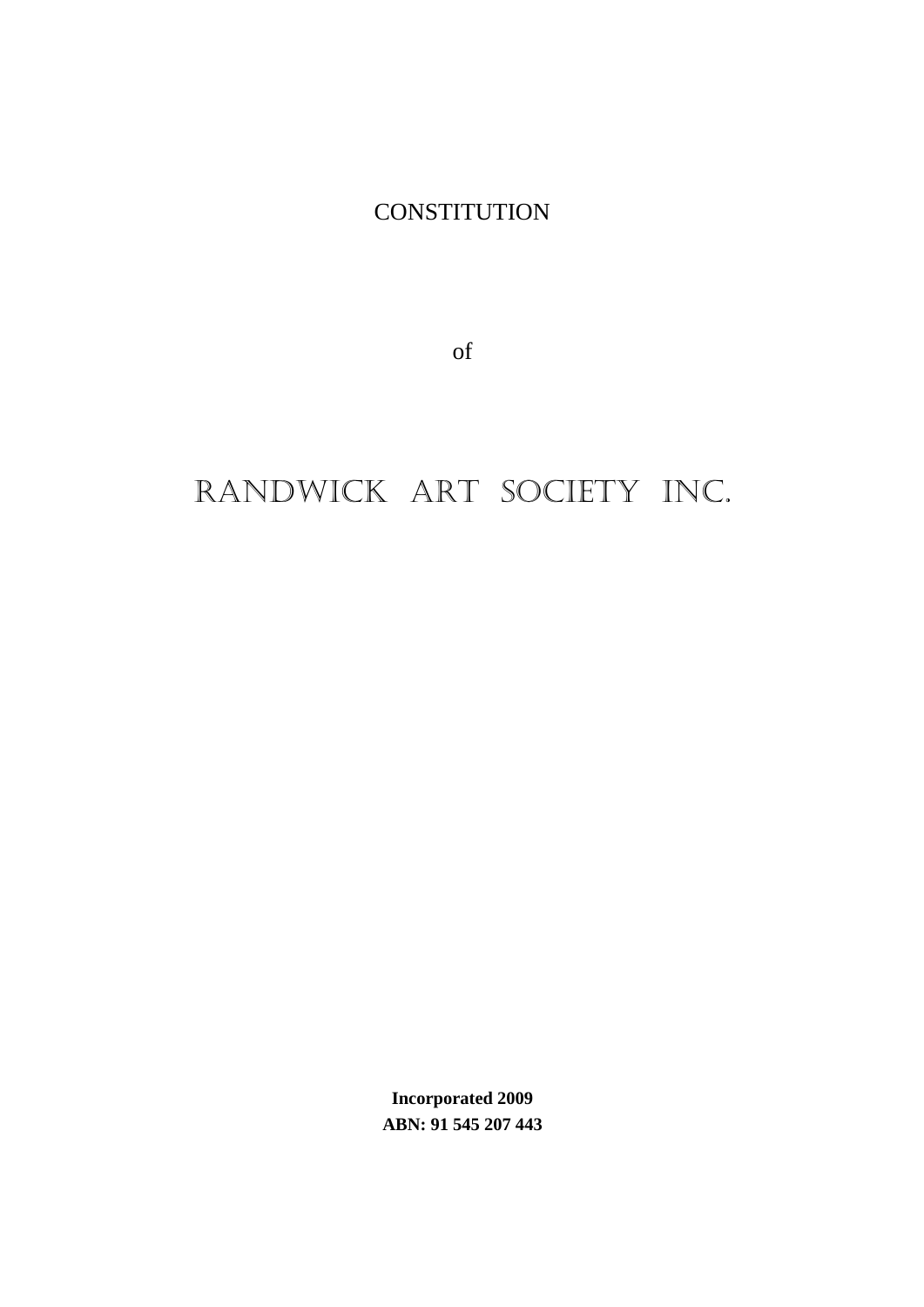# **CONSTITUTION** of **RANDWICK ART SOCIETY Inc.**

# 1. NAME

The name of the Society shall be 'Randwick Art Society Inc.' (hereinafter called The Society).

#### 2. OBJECTIVES

The objectives of The Society shall be:

- a) To share companionship, teach and promote all mediums of Art among like-minded members of the community.
- b) To work for the recognition and appreciation of Art in the local community by members participating in Exhibitions.
- c) To raise funds to enable the above objectives to be realised.

#### 3. MEMBERSHIP

- a) Original members shall be deemed to be those who attended the inaugural meeting of The Society.
- b) Application for Membership must be on official form and appropriate Fees must be fully paid on lodgement of this form.
- c) Will consist of Full, Pensioner, Student/Allowance and Associate.
- d) Fee structure will be approved by Committee Members at the Committee Meeting immediately prior to an Annual General Meeting.
- e) Membership fees must be paid by  $28<sup>th</sup>$  February of each year.
- f) Any member who is unfinancial after three (3) months of due date to be paid, shall automatically cease to be a member of The Society.
- g) Associate members; viz, non-artists who support The Society and help with any necessary job; cannot vote at any meeting.
- h) The Society shall call upon any member of The Society to show cause why his/her membership should not be terminated. In the event of such explanation being unacceptable, membership shall be terminated.
- 
- i) Membership of a member cannot be transferred to another person.<br>  $\ddot{\text{j}}$  Every member shall be supplied by the Secretary with a copy of T Every member shall be supplied by the Secretary with a copy of The Society's Constitution.
- k) Payment for the current financial year shall entitle a member to vote at the next ensuing Annual General Meeting.
- l) The liability of a member of The Society to contribute towards the payment of the debts and liabilities of The Society or the costs, charges and expenses of the winding up of The Society is limited to the amount, if any, unpaid by the member in respect of membership of The Society.

#### 4. LIFEMEMBERS

A Life Member is a member who has given long or outstanding service to The Society and may only be elected at an Annual General Meeting by 75% of financial members present.

If a member proposes to nominate another member for Life Membership, at least three (3) month's notice in writing must be given to the Secretary. The Secretary must then give at least one (1) month's written notice to all members of The Society before the Annual General Meeting.

#### 5. PATRON

- a) A Patron is an honorary member appointed at an Annual General Meeting.
- b) Patrons cannot be nominated without their written consent.
- c) Appointment requires a 75% majority of financial members present.

#### 6. COMMITTEE MEMBERS

- a) At each Annual General Meeting there shall be elected from and by the financial members of The Society, members to fill ten (10) Committee positions. Those elected shall constitute the Committee of The Society and shall hold office except if otherwise provided herein for the next ensuing twelve months.
- b) Executive Positions to be President, Vice-President, Treasurer, Secretary, Assistant Secretary. Publicity Officer, Members' Secretary and Personnel Officer to be appointed from the remaining five (5) elected Committee Members.
- c) Each Committee Member to hold office until the conclusion of the following Annual General Meeting, and is eligible for reelection.
- d) Each Executive Position held by a Committee Member will be for a maximum of three (3) consecutive years.

#### 7. ELECTION of COMMITTEE MEMBERS

- a) Nominations for candidates for election as Committee Members of The Society must be made in writing, signed by two (2) members of The Society and endorsed by the candidate.
- b) Duly endorsed nominations must be delivered to the Secretary of The Society at least seven (7) days prior to the date of the Annual General Meeting at which such elections are to take place.
- c) If the number of nominations received is equal to the number of vacancies to be filled on the Committee, the persons nominated are taken to be elected.
- d) If the number of nominations received exceeds the number of vacancies to be filled on the Committee, a ballot is to be held.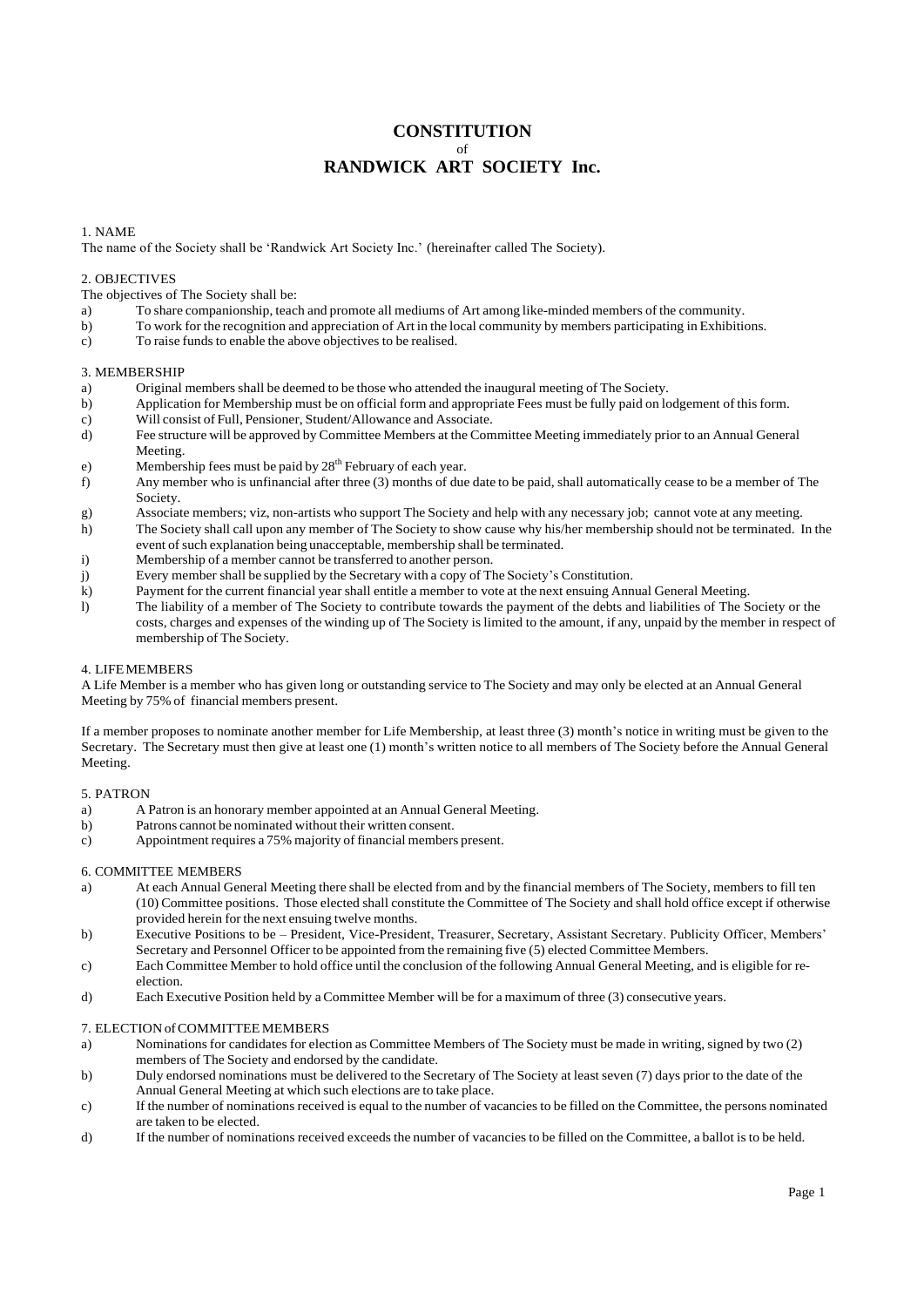- e) The ballot for the election of Committee Members of The Society is to be conducted at the Annual General Meeting by a Returning Officer and Scrutineer appointed at such Annual General Meeting.
- f) If insufficient nominations are received to fill all vacancies on the Committee, the candidates nominated are taken to be elected and further nominations are to be received at the Annual General Meeting.
- g) If insufficient further nominations are received, any vacant positionsremaining on the Committee are taken to be casual vacancies which may be filled at a later General Meeting.
- h) A casual vacancy on the Committee of The Society may occur if the member—dies; ceases to be a member of The Society; becomes insolvent under administration within the meaning of the *Corporate Act 2001* of the Commonwealth; resigns office by notice in writing to the Secretary; is removed from office; becomes a mentally incapacitated person; or is absent without the consent of the Committee from all meetings of the Committee held during a period of six (6) months.

#### 8. POWERS of the COMMITTEE

- a) Control and manage the affairs of The Society.
- b) Perform all such acts and do all such things as appear to the Committee to be necessary or desirable for the proper management of the affairs of The Society.
- c) All contracts involving expenditure by The Society of sums in excess of \$500 shall be made in writing in a form authorised by the Committee, dated and signed by any two conjointly of the President, Secretary and Treasurer with their title added to their signature.
- d) The Committee shall be empowered to authorise any capital expenditure up to \$1,000 for any one purpose. Contracts involving capital expenditure of more than \$1,000 for any particular project must be previously approved by a majority of financial members at a Committee Meeting.
- e) The Committee may elect sub-committees to handle displays, exhibitions, social evenings, etc.
- f) The Committee hasfinal decision on interpretation of Rules and Regulations pertaining to Exhibitions.

# 9. DUTIES of the PRESIDENT

- a) Shall preside at all meetings of The Society.
- b) Shall be The Society's official voice and it's Social Representative, but shall not enter into any public controversy without the Committee's consent and directive.

# 10. DUTIES of the VICE-PRESIDENT

- a) Shall act as deputy for the President, when necessary.
- b) Shall preside at meetings in the absence of the President.
- c) Generally assist President in various duties on behalf of The Society.

#### 11. DUTIES of the TREASURER

- a) Ensure that all moneys due to The Society is collected and received.
- b) Ensure that all payments authorised by The Society are made.
- c) Ensure correct books and accounts are kept showing the financial affairs of The Society, including full details of all receipts and expenditure connected with the activities of The Society.
- d) No audited financial statements now required.
- e) End of financial year shall be  $31<sup>st</sup>$  December.

#### 12. DUTIES of the SECRETARY

- a) Produce Minutes of every meeting held by The Society.
- b) Maintain an attendance register of members present at all meetings of The Society.
- c) Deal with correspondence relating to The Society.
- d) Ensure Minutes of each meeting are duly signed at the following meeting by the President / Vice President presiding.
- e) Advise each Committee Member orally or in writing at least ten (1) days before the time and date appointed for holding of next Committee Meeting.

# 13. DUTIES of the ASSISTANT SECRETARY

- a) In absence of Secretary, produce Minutes of meetings held by The Society.
- b) Generally assist Secretary in various duties on behalf of The Society.

# 14. DUTIES of PUBLICITY OFFICER

- a) Responsible for the advertising of events in local press and other Art Societies.
- b) Ensure fliers are displayed at various local shopping centres.
- c) Publish quarterly Newsletter to be distributed to financial members at General Meetings.

# 15. DUTIES of MEMBERS'SECRETARY

- a) Maintain a register of full particulars of all members of The Society.
- b) AdviseCommittee Members of cessation of membership of a non-financial member.
- c) Report on number of financial members at each meeting of The Society.

#### 16. DUTIES of PERSONNEL OFFICER

a) To be member contact in instances of family events; viz, births, deaths and marriages.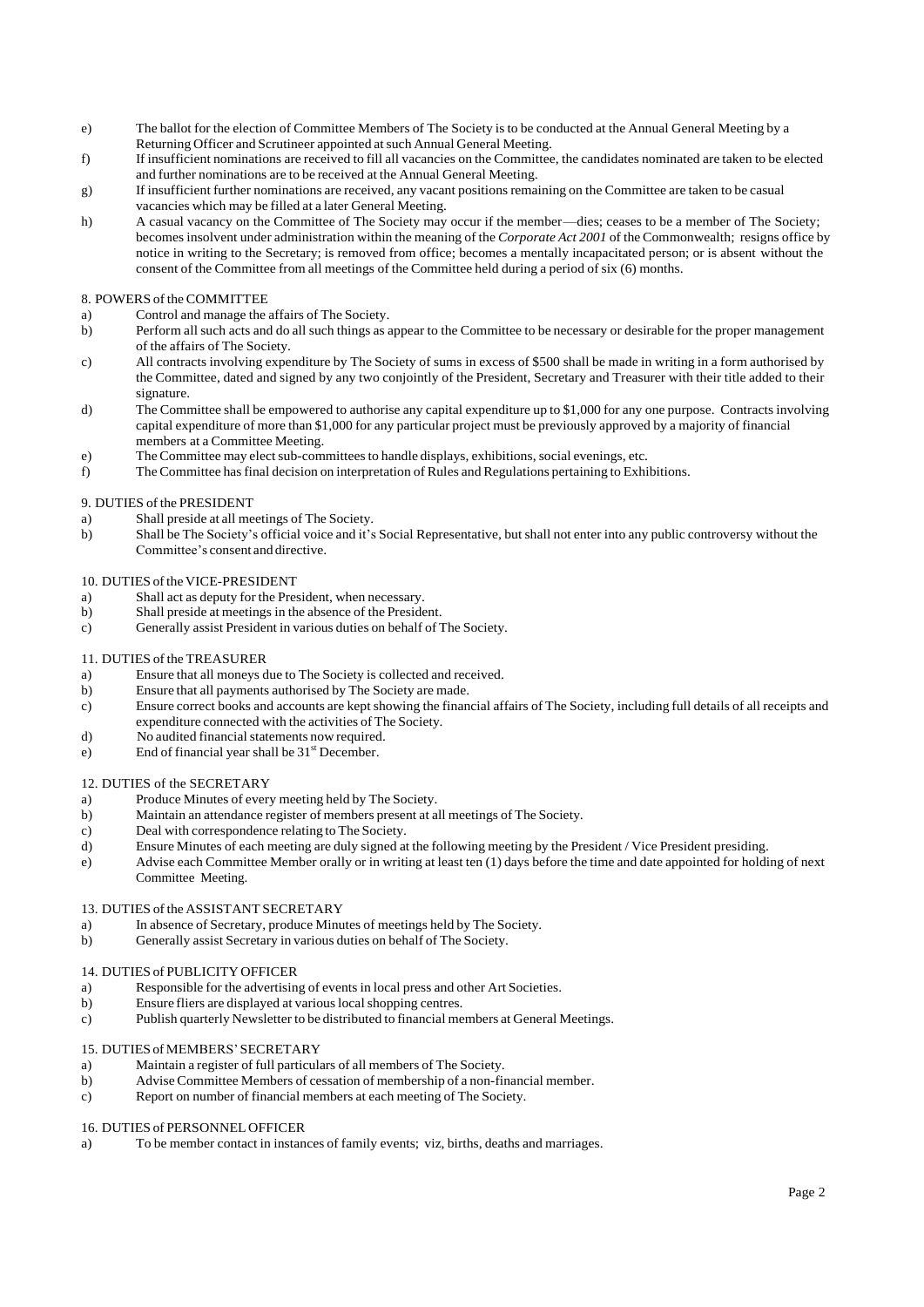# 17. DUTIES of PUBLIC OFFICER<br>a) The Committee shall ensu

- The Committee shall ensure that a person is appointed Public Officer.
- b) The first Public Officer shall be the person who completed the application for incorporation of The Society.<br>
The Committee may at any time remove the Public Officer and appoint a new Public Officer provided the p
- The Committee may at any time remove the Public Officer and appoint a new Public Officer provided the person appointed is 18 years of age or older and a resident of New South Wales.
- d) When a vacancy occurs in the position of Public Officer, the Committee shall within fourteen (14) days notify Corporate Affairs Commission by the prescribed form and appoint a new Public Officer.
- e) The Public Officer isrequired to notify the Corporate Affairs Commission by the prescribed form in the following circumstancesi) appointment (within 14 days;<br>ii) change of residential address
	- ii) change of residential address (within 14 days);<br>iii) change to the Constitution of The Society (with
	- iii) change to the Constitution of The Society (within 2 months);<br>
	change in the membership of the Committee (within 14 days)
	- iv) change in the membership of the Committee (within 14 days);<br>v) The Society's financial affairs (within 1 month of an Annual G
	- The Society's financial affairs (within 1 month of an Annual General Meeting).
	- vi) Change in name of The Society (within 1 month).
- f) The Public Officer may be an Office Bearer, Committee Member, or any other person regarded as suitable for the position by the Committee.

# 18. DUTIES of all COMMITTEE MEMBERS

- a) Attend Committee Meetings of The Society at least eight (8) times in each period of twelve (12) months at such time and place as determined by the Committee.
- b) Any Committee Member absenting him/herself without leave of absence for three (3) consecutive Committee or General Meetings shall forfeit this seat on the Committee. The vacancy shall be filled at the next General Meeting.
- c) Lead by example to all members of The Society.
- d) Be available to assist other Committee Members of The Society when required.
- e) Be involved in election of sub-committees to organise displays, exhibitions, etc., as deemed necessary for the successful operation of The Society.

#### 19. FUNDS

- a) The Society's funds shall be used exclusively for the furtherance of The Society's objectives.<br>b) The current account of The Society shall be kept with a Trading Bank or Credit Union choser
- b) The current account of The Society shall be kept with a Trading Bank or Credit Union chosen by the Committee. Surplus funds of The Society may be invested in authorised Trustee investments as decided by the Committee from time to time.
- c) Signatories for withdrawals from The Society's account shall be President, Secretary and Treasurer, any two to sign.
- d) Accounts over \$25 (twentyfive dollars) to be paid by cheque.
- e) Petty Cash—an amount of \$50 (fifty dollars) each shall be allocated to the Secretary and Treasurer for current office and occasional expenses. Such allowance to be replenished when necessary. Secretary and Treasurer to each keep a complete record of suchexpenses.

#### 20. MEETINGS

- a) Committee Meetings will be held monthly.<br>b) General Meetings will be held quarterly.
- b) General Meetings will be held quarterly.
- c) Annual General Meetings to be held on  $4<sup>th</sup>$  Monday in February.
- d) Extra-ordinary Meetings may be called at the Committee's discretion or when it is requested in writing to do so by no less than eleven (11) financial members. Secretary to advise financial members fourteen (14) days prior to date, stating the purpose for which the Extra-ordinary Meeting is called. No business shall be transacted at such Extra-ordinary Meeting other than that stated in thenotification.
- e) A Committee Meeting or a General Meeting may be held at 2 or more venues using any technology approved by the committee that gives each member a reasonable opportunity to participate. A member who participates in a meeting using that technology is taken to be present at the meeting and, if the member votes at the meeting, is taken to have voted in person.

# 21. QUORUM

- a) Any four (4) Committee Members constitute a quorum for the transaction of business at a Committee Meeting of The Society.
- b) Quorum for a General Meeting shall be eight (8) financial members of The Society as at that date.
- c) No business is to be transacted at any Meeting unless a quorum is present. If no quorum within half an hour of the time appointed, the meeting is to stand adjourned to the same place and the same time of the same day in the following week.
- d) If no quorum at the adjourned meeting within half an hour of the time appointed, a quorum will be formed of three (3) for Committee Meetings or eight (8) financial members for General Meetings.

#### 22. VOTING

- a) Every motion shall be properly moved and seconded.
- b) Each financial member of The Society present has one vote.
- c) The President may rule a motion 'out of order' and state reason/s why. Should a properly moved and seconded motion of dissent to the President's ruling be carried, the rejected motion shallstand and be open for discussion.
- d) Voting shall be by a show of hands of financial members of The Society present.
- e) Decisions shall be by majority of votes. In case of an equal number of votes for or against a motion, the President shall have a second deciding vote.

#### 23. INTERNAL DISPUTES

a) Any dispute occurring between financial members on matters affecting The Society shall be settled by the Committee, unless it arises at an Annual General Meeting. The decision of the Committee or Annual General Meeting, as the case may be, shall be final and binding on all.